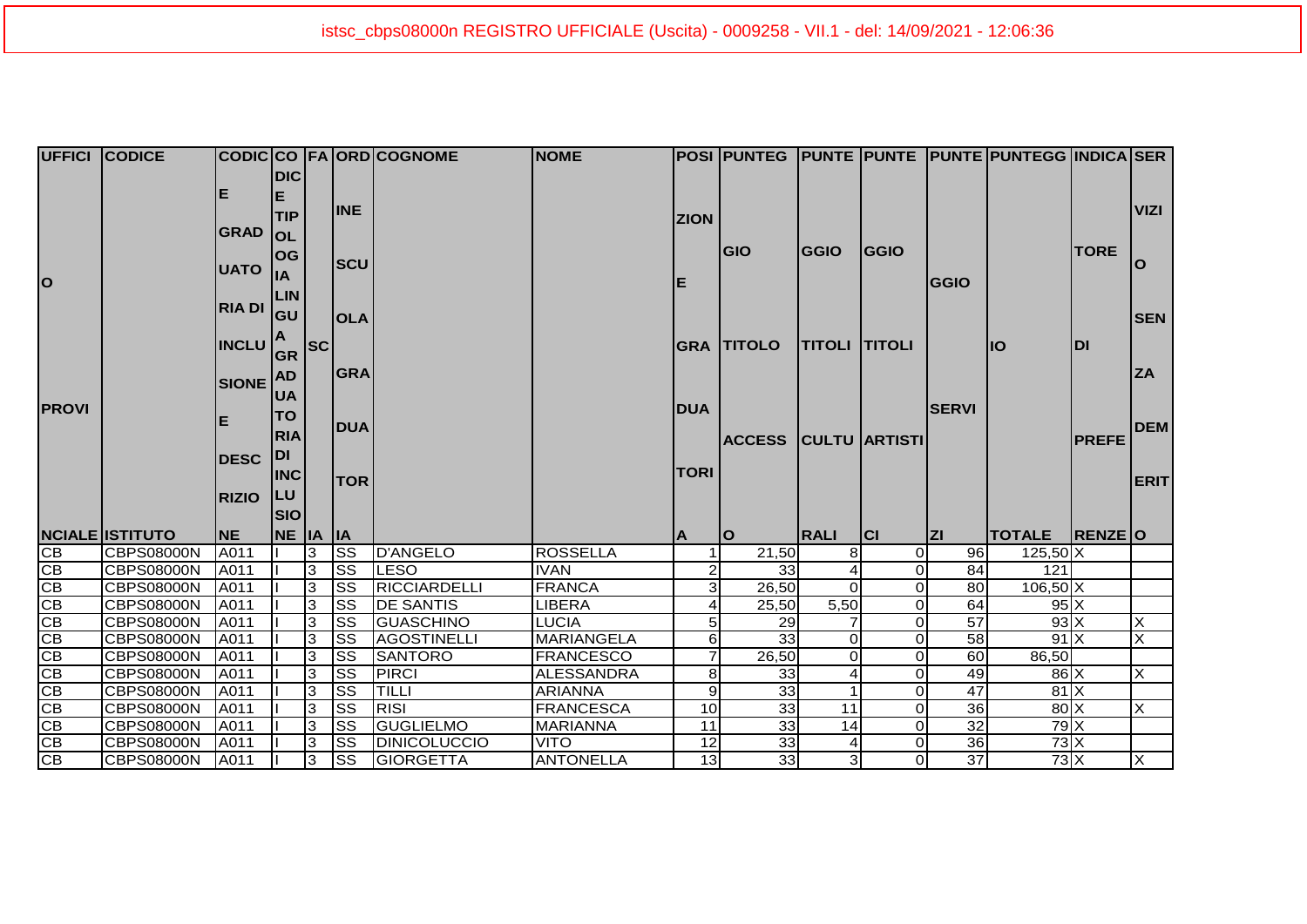| $\overline{CB}$ | CBPS08000N        | A011         | 3 | lss       | <b>MASSIMO</b>         | <b>MARIATERESA</b>   | 14              | 33              | 4               | $\Omega$       | 36              | $\overline{73}$ | $\times$                |
|-----------------|-------------------|--------------|---|-----------|------------------------|----------------------|-----------------|-----------------|-----------------|----------------|-----------------|-----------------|-------------------------|
| CB              | CBPS08000N        | <b>IA011</b> | 3 | lss       | <b>GUIDI</b>           | <b>ALESSIA</b>       | 15              | 33              | 15              | $\Omega$       | 21              | 69              | X                       |
| CВ              | <b>CBPS08000N</b> | <b>A011</b>  | 3 | lss       | <b>BATTISTA</b>        | <b>CLAUDIA</b>       | 16              | 27              | 0,50            | $\Omega$       | 30              | 57,50 X         | X                       |
| CB              | CBPS08000N        | A011         | 3 | SS        | <b>SCIACQUA</b>        | ANNALISA             | $\overline{17}$ | $\overline{33}$ | 6               | $\overline{O}$ | $\overline{18}$ | 57X             | $\overline{\mathsf{x}}$ |
| CB              | <b>CBPS08000N</b> | A011         | 3 | lss       | <b>RUSSI</b>           | <b>PIA</b>           | 18              | 27,50           | 6,50            | $\overline{O}$ | 23              | 57X             |                         |
| CB              | CBPS08000N        | <b>JA011</b> | 3 | Iss       | <b>IBASILE</b>         | <b>ROSSELLA</b>      | 19              | 27              | 3               | $\Omega$       | 27              | 57X             |                         |
| CB              | <b>CBPS08000N</b> | <b>A011</b>  | 3 | lss       | LOMBARDI               | <b>SERENA</b>        | 20              | 33              | 5,50            | $\Omega$       | 18              | 56,50           |                         |
| $\overline{CB}$ | CBPS08000N        | A011         | 3 | lss       | <b>FUCCI</b>           | <b>FABIANA</b>       | 21              | 33              | 5 <sup>1</sup>  | $\overline{O}$ | 18              | $56 \times$     |                         |
| CB              | <b>CBPS08000N</b> | <b>A011</b>  | 3 | <b>SS</b> | <b>SCOCCA</b>          | <b>VALERIA</b>       | 22              | 33              | 17              | $\Omega$       | 6               | 56              |                         |
| CB              | CBPS08000N        | <b>A011</b>  | 3 | Iss       | <b>ALBINO</b>          | <b>NEILA</b>         | 23              | 33              | $\mathcal{P}$   | $\Omega$       | $\overline{20}$ | $\overline{55}$ |                         |
| <b>CB</b>       | <b>CBPS08000N</b> | A011         | 3 | <b>SS</b> | <b>ROSSI</b>           | <b>GIUSY</b>         | 24              | 33              | 2,50            | <sub>O</sub>   | 18              | 53,50 X         |                         |
| CB              | <b>CBPS08000N</b> | A011         | 3 | lss       | <b>FAZIO</b>           | <b>FEDERICA</b>      | 25              | 33              |                 | $\overline{O}$ | 18              | $53\text{X}$    | $\overline{\mathsf{x}}$ |
| CB              | <b>CBPS08000N</b> | A011         | 3 | <b>SS</b> | <b>SALVATORE SARNI</b> | IMONICA              | 26              | 33              | 1,50            | $\Omega$       | 18              | $52,50$ X       | $\overline{\mathsf{x}}$ |
| CB              | <b>CBPS08000N</b> | A011         | 3 | <b>SS</b> | <b>ZEOLI</b>           | <b>ALESSANDRA</b>    | $\overline{27}$ | 33              |                 | $\Omega$       | 12              | $52$ $X$        |                         |
| CB              | <b>CBPS08000N</b> | A011         | 3 | <b>SS</b> | <b>MIELE</b>           | <b>FEDERICA</b>      | 28              | 33              | 10 <sup>1</sup> | $\Omega$       | 6               | 49              | X                       |
| CB              | CBPS08000N        | A011         | 3 | <b>SS</b> | <b>DI CHIRO</b>        | <b>MARIACRISTINA</b> | $\overline{29}$ | 33              | 15              | $\overline{O}$ | $\Omega$        | 48              | X                       |
| CB              | <b>CBPS08000N</b> | A011         | 3 | lss       | ISQUARCIAPINO          | <b>FRANCESCA</b>     | 30 <sup>1</sup> | 33              |                 | $\Omega$       | 8 <sup>1</sup>  | 48              |                         |
| CB              | <b>CBPS08000N</b> | <b>A011</b>  | 3 | <b>SS</b> | FERRAIUOLO             | <b>MARIA</b>         | 31              | 33              | 3,50            | $\Omega$       | 10              | 46,50           |                         |
| CB              | <b>CBPS08000N</b> | A011         | 3 | <b>SS</b> | <b>DI FELICE</b>       | <b>ILARIA</b>        | $\overline{32}$ | 29              | 16              | $\overline{O}$ | 0               | 45              |                         |
| <b>CB</b>       | CBPS08000N        | <b>JA011</b> | 3 | Iss       | <b>MASSARI</b>         | <b>SARA</b>          | 33              | 33              | 11              | $\Omega$       | 0               | 44              |                         |
| CB              | <b>CBPS08000N</b> | <b>JA011</b> | 3 | lss       | <b>DI BONA</b>         | <b>VALERIA</b>       | $\overline{34}$ | 29              | 14              | $\overline{O}$ | 0               | $\overline{43}$ |                         |
| CB              | <b>CBPS08000N</b> | A011         | 3 | <b>SS</b> | <b>GIARDINO</b>        | <b>SIMONA</b>        | 35              | 33              | 10              | $\Omega$       | 0               | 43              |                         |
| <b>CB</b>       | <b>CBPS08000N</b> | A011         | 3 | lss       | <b>GATTOZZI</b>        | <b>GIACOMO</b>       | 36              | 33              | 6               | $\overline{O}$ | $\vert 4 \vert$ | 43              |                         |
| CB              | CBPS08000N        | A011         | 3 | lss       | <b>CICCONE</b>         | <b>ADELE</b>         | $\overline{37}$ | 33              | 1,50            | $\overline{0}$ | 8               | 42,50           |                         |
| CB              | <b>CBPS08000N</b> | A011         | 3 | lss       | SCHIPANI               | <b>VERDIANA</b>      | 38              | 27,50           | 5,50            | $\overline{O}$ | 7               | 40X             | X                       |
| CB              | <b>CBPS08000N</b> | A011         | 3 | Iss       | <b>DI MARIA</b>        | <b>COSTANTINA</b>    | 39              | 33              |                 | $\Omega$       | 6               | $40\text{X}$    |                         |
| CB              | CBPS08000N        | A011         | 3 | lss       | <b>BIFERNINO</b>       | <b>MARIA</b>         | $\overline{40}$ | 33              | $\Omega$        | $\overline{O}$ | 6               | $39$ X          |                         |
| <b>CB</b>       | CBPS08000N        | <b>A011</b>  | 3 | lss       | PIETRUNTO              | <b>ROBERTA</b>       | 41              | 33              | 3,50            | $\overline{O}$ | $\Omega$        | 36.50           |                         |
| CB              | <b>CBPS08000N</b> | A011         | 3 | <b>SS</b> | LEPORE                 | <b>FRANCESCA</b>     | 42              | 24,50           | 4,50            | $\Omega$       | $\overline{7}$  | $36$ $X$        |                         |
| CB              | <b>CBPS08000N</b> | A011         | 3 | lSS       | <b>DISCENZA</b>        | <b>MARIANGELA</b>    | 43              | 33              | 2,50            | $\Omega$       | $\overline{0}$  | 35,50           |                         |
| CB              | <b>CBPS08000N</b> | <b>JA011</b> | 3 | <b>SS</b> | <b>IANNICELLI</b>      | <b>ALESSIA</b>       | 44              | $\overline{27}$ |                 | $\Omega$       | 4               | 35              |                         |
| CB              | <b>CBPS08000N</b> | A011         | 3 | <b>SS</b> | <b>MINOTTI</b>         | <b>FLORA</b>         | 45              | 29              | 1,50            | $\overline{O}$ | 3               | 33,50           | X                       |
| CB              | <b>CBPS08000N</b> | A011         | 3 | lss       | <b>IZZI</b>            | <b>ROBERTA</b>       | 46              | 33              | <sup>O</sup>    | $\overline{O}$ | 0               | 33              |                         |
| CВ              | <b>CBPS08000N</b> | A011         | 3 | lss       | <b>GALIZIA</b>         | <b>CRISTIAN</b>      | 47              | 33              | $\Omega$        | $\Omega$       | 0               | 33              |                         |
| CB              | <b>CBPS08000N</b> | A011         | 3 | SS        | <b>RANALLI</b>         | <b>CHIARA</b>        | 48              | 25,50           | 5 <sub>l</sub>  | $\overline{O}$ | 0               | 30,50           |                         |
| <b>CB</b>       | <b>CBPS08000N</b> | A011         | 3 | <b>SS</b> | MANUPPELLI             | <b>EMANUELA</b>      | 49              | 28              | $\mathbf 1$     | $\overline{O}$ | 1               | 30              | X                       |